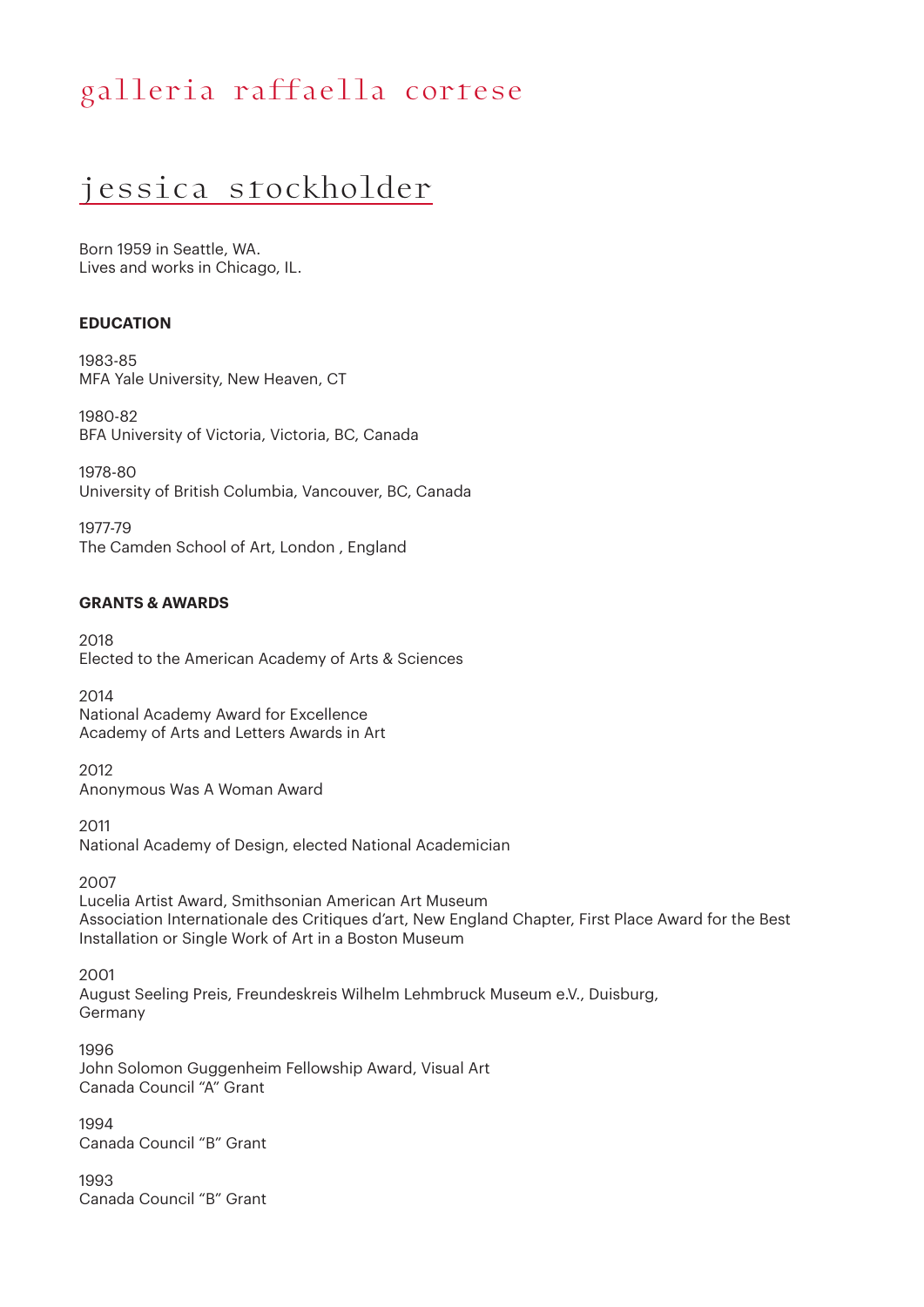1992 Canada Council Project Cost Grant Canada Council "B" Grant

1990 Canada Council "B" Grant Award in the Visual Arts

1989 New York Foundation for the Arts Grant in Painting

1988 National Endowment for the Arts Grant in Sculpture Canada Council "B" Grant

1987 Canada Council "B" Grant

1985 Susan H. Whedon Award, Yale University First Alternate, Prix de Rome, American Academy of Rome

1984 Canada Council Short Term Grant Ontario Arts Council Grant British Columbia Cultural Fund Scolarship

1983 Artists in the Schools Grant, Ontario, Canada Yale Tuition Scholarship

1981 British Columbia Cultural Fund Grant for Undergraduates

1980 Helen Pitt Fund for Undergraduates

1979 University of British Columbia Tuition Scholarship

## **SELECTED SOLO AND TWO ARTISTS EXHIBITIONS**

2021 Specific Shapes, Kavi Gupta, Chicago, IL, USA Cut A Rug A Round Square, OGR (Officine Grandi Riparazioni), Turin, Italy Tied to be fit, Max Estrella Gallery, Madrid, Spain

2020 *Digital Thoughts*, 1301PE, Los Angeles, CA

2019

*Jessica Stockholder: Stuff Matters*, Centraal Museum, Utrecht, Netherlands *Slip Slidn' Away*, Kunstplatz Garben, Kunst im öffentlichen Raum Wien, Vienna, Austria *Assist: Rider,* Croeselaan, Centraal Museum, Utrecht, Netherlands *Save on select landscape & outdoor lighting: Song to mind uncouples,* The Contemporary Austin, Austin,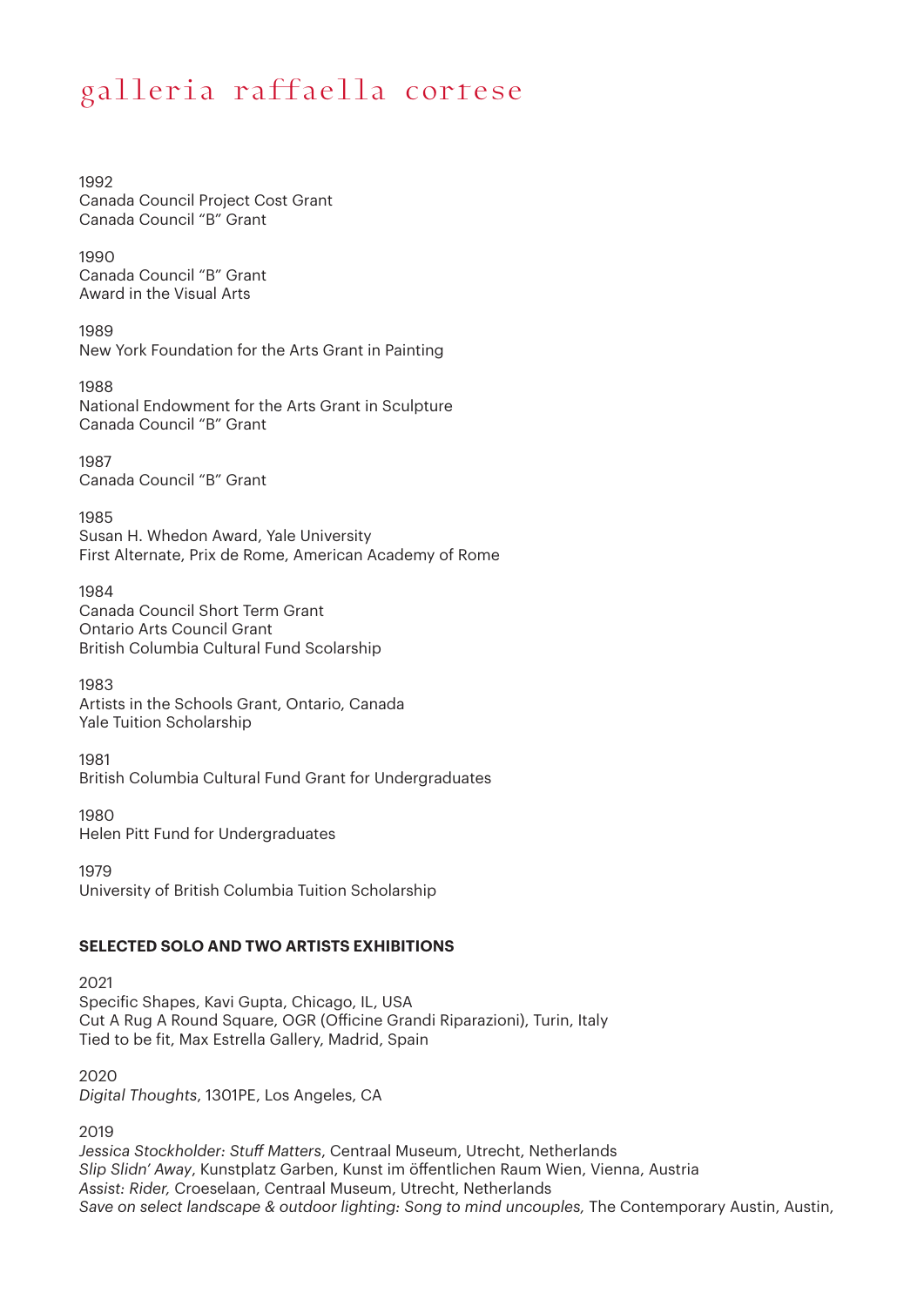### TX, USA

## 2018

*Relational Aesthetics*, The Contemporary Austin, Jones Center, USA (until 2019) *Play on Surfaces & Surfing*, Regenstein Library, University of Chicago, Chicago *Three Squared on the River Bank*, Parcours, Art Basel, Switzerland

#### 2016

*The Guests All Crowded Into The Dining Room*, Mitchell-Innes & Nash, New York *Jessica Stockholder: Works on Paper from the 1980s*, CLEOPATRA'S, New York *Snug Parting*, Galerie nächst St. Stephan - Rosemarie Schwarzwälder, Vienna *Stockholder*, 56 Henry, New York, NY

#### 2015

*Roses's inclination*, Smart Museum of Art - The University of Chicago, Chicago *Door Hinges*, Kavi Gupta, Chicago *Like Water if Pond as Lily,* Mission Bay Hospital, San Diego *Palpable Glyphic Rapture*, Galerie Nathalie Obadia, Paris

2014 *Trees*, Mana Contemporary, Jersey City *Glimpse*, Galleria Raffaella Cortese, Milan

2013

Barbara Edwards Contemporary, Calgary 1301PE, California *Wide Eyes Smeared Here Dear*, Art 44 Basel, Switzerland,

2012

Fundación Pedro Barrié de la Maza, Vigo, Vigo *Wide Eyes Smeared Here Dear*, Musée d'Art moderne de Saint-Etienne, Saint-Etienne *Jessica Stockholder: Clouds,* Max Estrella, Madrid *Hollow Places Court in Ash-Tree Wood*, Le voyage à Nantes, Biennale de Nantes, organized by the Frac des Pays de la Loire

2011

*Hollow Places Court in Ash-Tree Wood*, Aldrich Contemporary Art Museum, Ridgefield, Connecticut *Grab grassy this moment your I's*, Laumeier Sculpture Park, St. Louis *Jessica Stockholder - Underpinning,* Galería Carreras Múgica (former Colón XVI), Bilbao *Jessica Stockholder Paper Works,* Devin Borden Hiram Butler Gallery, Houston

2010

*Peer Out to See,* Palacio de Cristal, Reina Sofia, Madrid Barbara Edwards Contemporary, Toronto *Air Padded Table Haunches, and…,* Carreras Mugica, Bilbao *Coating,* Galerie Nathalie Obadia, Bruxelles

2009

*Sailcloth Tears,* Mitchell-Innes & Nash, New York *Flooded Chambers Maid*, Madison Square Park, New York, outdoor installation *Swiss Cheese Field*, Senior and Shopmaker Gallery, New York Robischon Gallery, Denver *Coating*, Nathalie Obadia, Paris

2008 *Jessica Stockholder - Lumps Bumps & Windy Figures Too,* Galerie Art & Essai, Rennes, France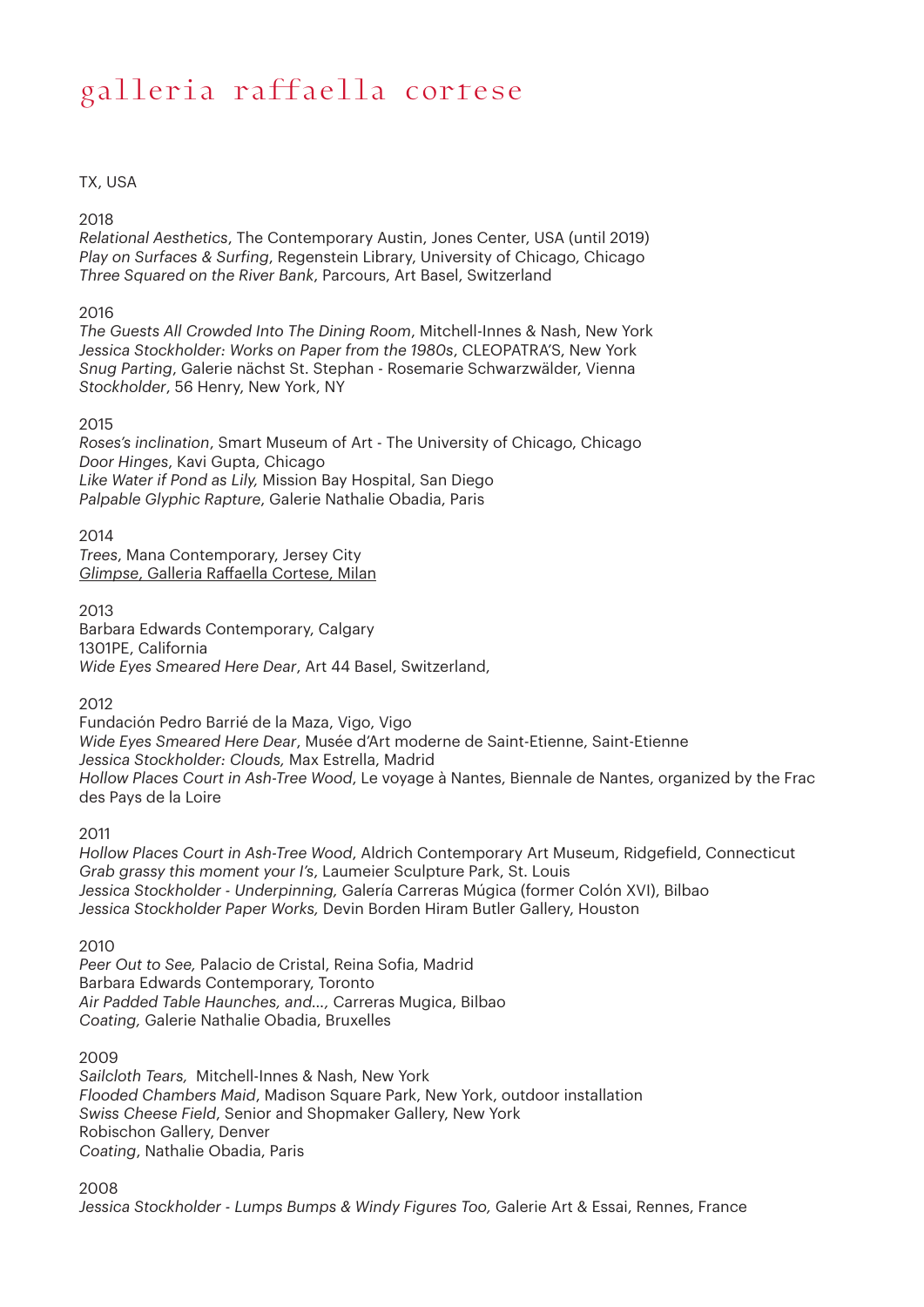2007

1301 PE, Los Angeles, CA Galerie Nächt St. Stephan, Vienna Galerie Thomas Schulte, Berlin

 $2006$ 

Mitchell-Innes & Nash, New York *Jessica Stockholder*, Galleria Raffaella Cortese, Milan *Of Standing Floating Roots in Thin Air*, PS1 Contemporary Art Center, Long Island City *Space Between,* Galerie Nathalie Obadia, Paris

2005

*Four Gummed-Up Bits of a Crepe Sole Balled Up Together with the Grimy Dirt on the Sidewalk and Stuck Dangling, but Firm, to the Bottom of the Shoe that Hangs on the Toe of the Foot under the Diving Board,* Mario Diacono Gallery, Boston, Kunsthallen Brandts Klaedefabrik, Odense, Denmark Galleria Civica D'Arte Moderna e Contemporanea di Torino Blaffer Art Gallery, University of Houston, Texas *Jessica Stockholder, Kissing the Wall: Works, 1988-2003,* Weatherspoon Art Gallery University of Houston

2004

*Sam Ran Over Sand or Sand Ran Over Sam,* Rice University Art Gallery, Houston, Texas Sable-Castelli Gallery, Toronto

2003

*Table Top Sculpture*, Gorney Bravin + Lee, New York Jessica Stockholder CAPC, Musée d'art contemporain de Bordeaux *Jessica Stockholder Prints,* TV Tipped Toe Nail & the Green Salami Chelsea Art Museum, New York *Jessica Stockholder*, Galerie Rolf Ricke, Cologne Baltic Art Center, Visby, Sweden *On The Spending Money Tenderly*, Kunstsammlung Nordrhein-Westfalen, Düsseldorf Stiftung Wilhelm Lehmbruck Museum, Duisburg

2002

*Jessica Stockholder*, Galleria Raffaela Cortese, Milan

2001

Galerie Nächst St.Stephan,Vienna Gorney Bravin + Lee, New York Galerie Nathalie Obadia, Paris

2000

*Vortex in the Play of Theatre with the Real Passion (for Kay Stockholder)* `*Pictures at an Exhibition'*, Kunstmuseum St. Gallen, St. Gallen *Jessica Stockholder: Photography,* Bucknell Art Gallery, Bucknell University, Lewisburg *Project Room: Jessica Stockholder*, Galleria Raffaela Cortese, Milan

1999

*With Wanton Heed and Giddy Cunning, Hedging Red and That's Not Funny* Center for Visual Arts, Cardiff, Wales *First Cousin Once Removed or Cinema of Brushing Skin*, The Power Plant, Toronto Galerie Rolf Ricke, Köln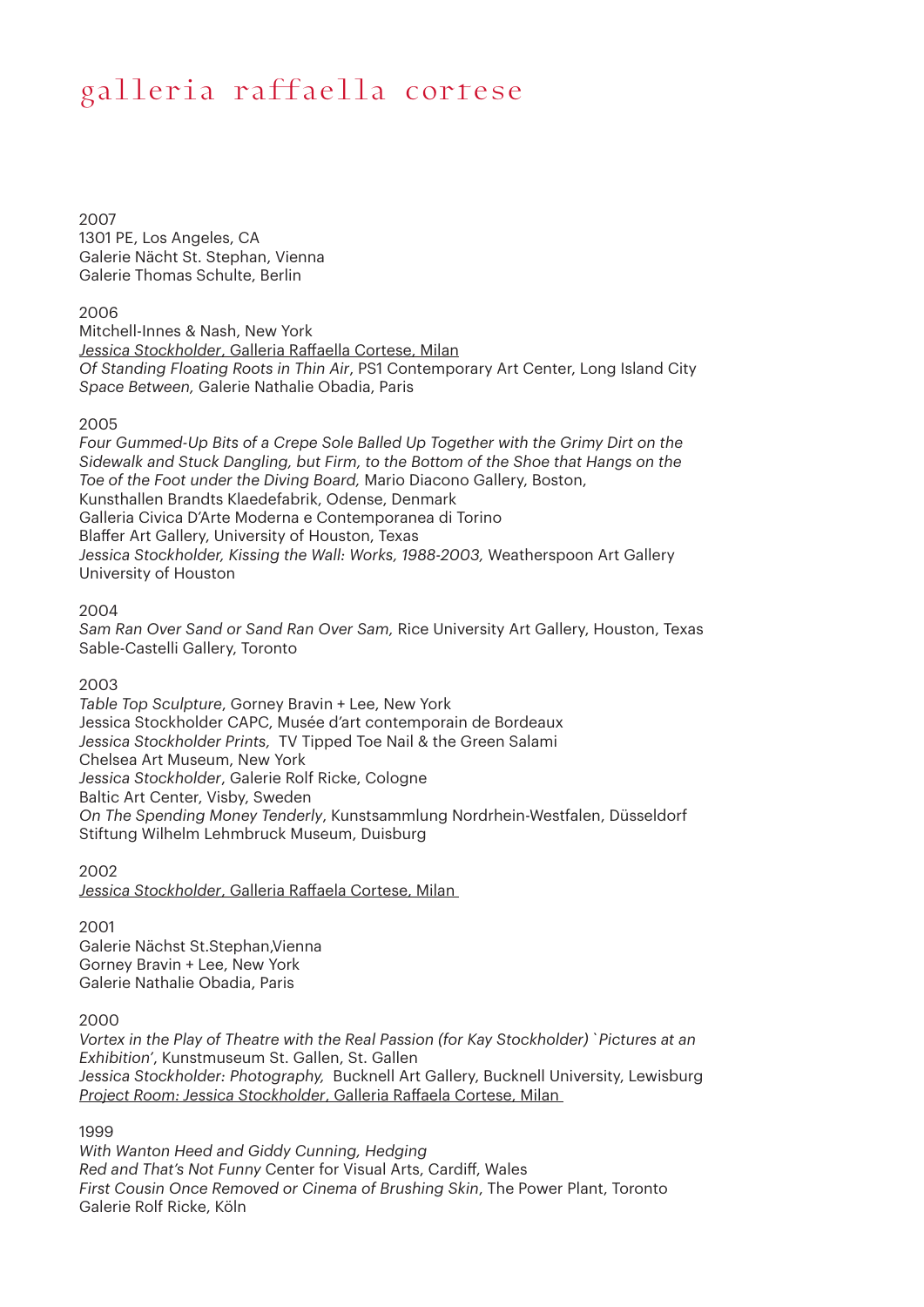## 1998

Catriona Jeffries Gallery, Vancouver *Turning Paper*, Galerie Nathalie Obadia, Paris, France, monotypes from Two Palms Press *Fabian Marcaccio & Jessica Stockholder,* Sammlung Goetz, München *Fabian Marcaccio & Jessica Stockholder*, Works on Paper, Inc., Los Angeles *Landscape Linoleum*, Openluchtmuseum voor beeldhouwkunst Middelheim, Antwerpen *Turning Paper*, Betsy Senior Gallery, New York *Coupling*, White Cube, London, England; installation *Torque, Jelly Role, and Goos,* Musée Picasso d'Antibes, Antibes, France *Nit Picking Trumpets of Iced Blue Vagueries*, Musée des Beaux-Arts de Nantes La Salle Blanche, Nantes, France

### 1997

*Slab of Skinned Water, Cubed Chicken & White Sauce*, Kunstnernes Hus, Oslo *Jessica Stockholder: 200 Drawings* Otis Gallery of Otis College of Art & Design, Los Angeles *The Point of Departure:Moira Dryer & Jessica Stockholder*, Gallery of Art Johnson County Community College, Overland Park, KS; Deutscher Akademischer Austauschdienst (D. A. A. D.), Berlin Contemporary Fine Arts, Berlin Jay Gorney Modern Art, New York

1996

*Jessica Stockholder: 200 Drawings*, Baxter Gallery, Maine College of Art, Portland *Bowtied In the Middle*, Tom Solomon's Garage, LA Studio La Città II, Verona

#### 1995

Galerie Nathalie Obadia, Paris *Your Skin in this Weather Bourne Eye-Threads & Swollen Perfume*, Dia Center for the Arts, New York Jay Gorney Modern Art, New York S. L. Simpson Gallery, Toronto *Sweet for Three Oranges* Sala Montcada de la Fundació "la Caixa", Barcelona

1994

*Pink Lady*, Weatherspoon Art Gallery, The University of North Carolina, Greensboro *Joan Snyder and Jessica Stockholder*, Jay Gorney Modern Art, New York

#### 1993

Galerie Ludwig, Krefeld *Edge of Hothouse Glass* Galerie des Arènes, Carré d'Art, Musée d'Art Contemporain de Nîmes, Nîmes

#### 1992

*Sea Floor Movement to Rise of Fire Place Stripping* Kunsthalle Zürich, Zürich *SpICE BOXed Project(ion)*, Galerie Metropol, Wien *Flower Dusted Prosie,* American Fine Arts, Co., New York *Growing Rock Candy Mountain - Grasses in Canned Sand*, Westfälischer Kunstverein, Münster

1991

*Skin Toned Garden Mapping*, The Renaissance Society at the University of Chicago *Near Weather Wall* and *Making a Clean Edge II*, Witte de With, Rotterdam Daniel Weinberg Gallery, Santa Monica Ezra and Cecile Zilkha Gallery, Center for Arts, Wesleyan University, Middletown; *UNTITLED Seepage:*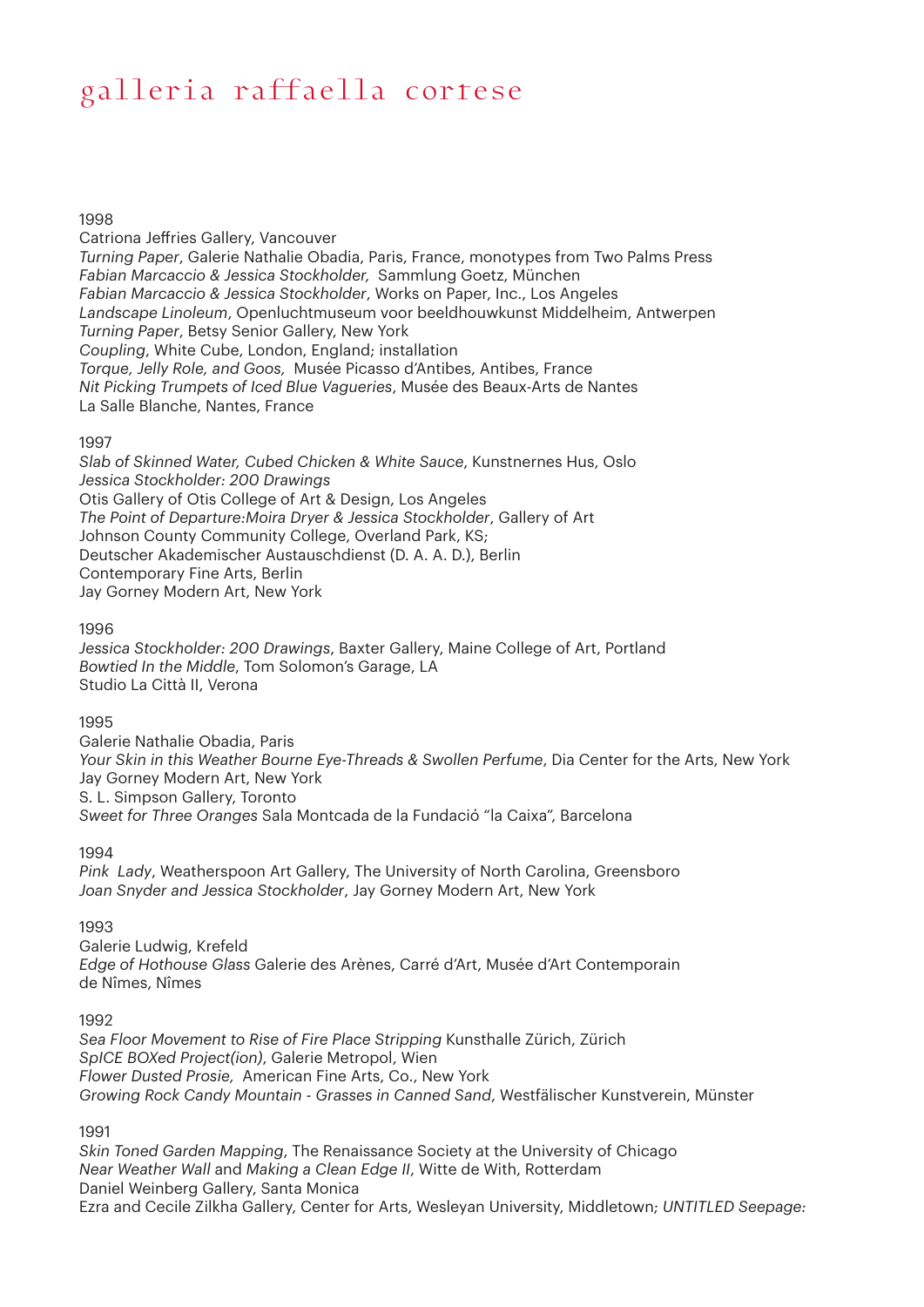*Sandwashed, Sundried & Shrinkwrapped*, part three of three-part series: *The Broken Mirror*

### 1990

*Mary Heilmann and Jessica Stockholder For Mary Heilmann*, Isabella Kacprzak Galerie, Köln, Germany *Where it Happened*, American Fine Arts, New York

#### 1989

*Mixing Food with the Bed*, The Mattress Factory, Pittsburgh

### 1988

*Indoor lighting for my father*, Mercer Union, Toronto *It's not over til the fat lady sings*, Contemporary Art Gallery, Vancouver

1985

*Wall Sandwich*, Melinda Wyatt Gallery, New York

1984

*In-side out*, Art Culture Resource Center, Toronto

## **SELECTED GROUP EXHIBITIONS**

2021

*On The Basis of Art: 150 Years of Women at Yale*, Yale University Art Gallery, New Haven, CT *La Città Irreale,* Kunstmuseum St.Gallen, St.Gallen, Switzerland *Elles font l'abstraction, une autre histoire de l'abstraction au 20e siècle*, Centre Pompidou, Paris *Una collezione senza confini*, Galleria Civica d'Arte Moderna e Contemporanea, Turin, Italy

2020

*Rosso e Grigio*, Studio la Città, Verona, Italy *La Musée 2*, Studio la Città, Verona, Italy *New York: The 1980s; Part II*, Consortium Museum, Dijon, France

2019

*25 Years of the Falckenberg Collection,* Deichtorhallen Hamburg, Hamburg, Germany *Color Field,* Crystal Bridges Museum of American Art, Betonville, Arkansas *Plastic Entanglements: Ecology, Aesthetics, Materials*, Smith College Museum of Art, Northampton, MA, travelled to Chazen Museum of Art, University of Wisconsin-Madison, Madison (until 2020) *The Foundation of the Museum: MOCA's Collection*, The Geffen Contemporary at MOCA, Los Angeles, CA *1301PE@GBT*, Galerie Barbara Thumm, Berlin

2018

*The Great Lakes Research*, FRONT International: Cleveland Triennial for Contemporary Art, Cleveland Institute of Art, Cleveland

*The Fragrance of Images – Works of colleción olorVISUAL, Barcelona*, Art and Culture Foundation Opelvillen Rüsselsheim, Germany (until 2019)

*Generations Female Artists in Dialog Part 1*, Sammlung Goetz, Munich, Germany

*The Conditions of Being Art: Pat Hearn Gallery & American Fine Arts, Co. (1983-2004)*, Center for Cultural Studies, Bard College, Annandale-on-Hudson, NY

*Senza Tema. Carta / Paper*, Studio La Città, Verona, Italy

*Plastic Entanglements: Ecology, Aesthetics, Materials, Palmer Museum of Art*, Penn State College, University Park, PA

*Outliers and American Vanguard Art*, National Gallery of Art, Concourse Galleries, Landover, MD

2017

*THE ANXIETY OF INFLUENCE*, Chapter NY, New York, NY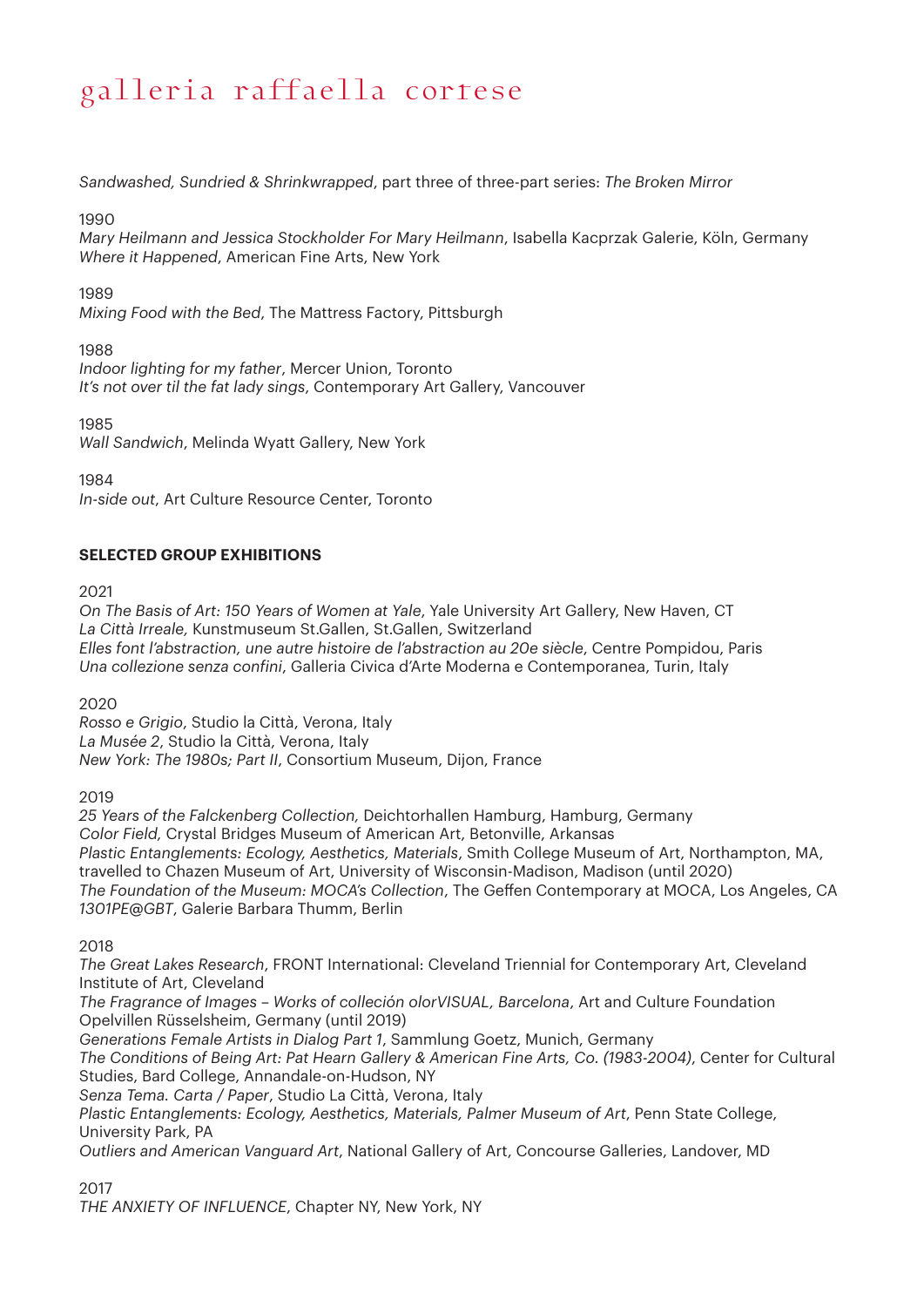*Contra*, Fine Arts Center Gallery, University of Arkansas, AR

*La Pergola*, Musée Régional D'Art Contemporain Languedoc-Roussillon, Sérignan

*[sic] works from the CAPC Collection*, Musee d'Art Contemporain de Bordeaux, Bordeaux (until 2019)

*Umhverfing | Shapeshifting*, Hjalteyri Herring Factory, Hjalteyri, Iceland

*99 Cents or Less*, Museum of Contemporary Art Detroit, Detroit, MI

*Oh… Jakob Lena Knebl and the mumok Collection*, Museum Moderner Kunst Stiftung Ludwig Wien, Vienna *Expanded*, Mana Contemporary, Chicago, IL

*La idea en un signo. Colección Sánchez-Ubiria*, Centro de Arte Alcobendas, Madrid

## 2016

*Her Crowd: New Art by Women from Our Neighbors' Private Collections*, Bruce Museum, Greenwich, USA *Brain Multiples at 25*, 1301PE, Los Angeles, CA

*Non Figuratif - un regain d'intérêt?*, Abbaye St André - Centre d'art contemporain Meymac, Meymac *McArthur Binion, José Lerma, Angel Otero, Clare Rojas, Jessica Stockholder, and Tony Tasset*, Kavi Gupta Gallery, Chicago

*Revolution In The Making: Abstract Sculpture By Women, 1947–2016*, Hauser Wirth & Schimmel, Los Angeles

*Contemporary Highlights from the Collection*, The National Academy Museum

## 2015

*Assisted*, Kavi Gupta, Chicago *Colmare il bocciolo/ combattere il verme/ regolare il calore/ eludere il vento/ sfuggire all'ape,* Casa Museo Ivan Bruschi, Arezzo, Italy A Republic of Art: French Regional Collections of contemporary Art. From the 80's to Today, Stedelijk Van Abbemuseum, Eindhoven Art Basel Miami Beach, Miami Womanhouse , Eric Firestone Gallery, East Hampton, USA *Utopia – La Tentation Des Lendemains*, Chapelle Saint-Libéral, Brive *Status Quo*, Jack Shainman Gallery - The School, New York *La Colección*, CentroCentro Cibeles, Madrid

## 2014

*Markshmallow*, Galerie Mark Müller, Zurigo *Ladies First! Women artists from the Schaufler Collection*, Schauwerk Sindelfingen, Sindelfingen *The Avant-Garde Collection*, Orange County Museum of Art, Newport Beach *Summer Group Show*, 1301PE, Los Angeles *Ok Great Really This Is Also Ridiculous*, DCKT Contemporary, New York *Ok Great Thanks This Is So Ridiculous*, ACME, Los Angeles *Exhibition of Work by Newly Elected Members and Recipients of Honors and Awards*, The American Academy of Arts and Letters, New York *Six Memos for the Next – Vol. 6 In Zukunft: Potenziale*, Bregenzer Kunstverein, Bregenz *Invitational Exhibition of Visual Arts*, The American Academy of Arts and Letters, New York *Group Show*, 1301PE, Los Angeles *Painting Made Different*, Salina Art Center, Salina, USA *Tiempos Abiertos - Fondos de la Colección Artium de Álava*, DA2 - Domus Artium 2002, Salamanca

2013

*El Teatro Del Arte. Colección La Caixa*, CAB Centro de Arte Caja Burgos, Burgos *Défilé de sculptures*, FRAC - Limousin, Limoges *356 Sculptures*, 356 Mission, Los Angeles *Sculptrices*, Villa Datris, L'Isle-sur-la-Sorgue *From Page to Space / Vom Blatt zum Raum*, Kunsthaus Kaufbeuren, Kaufbeuren *Paint Things: Beyond The Stretcher*, DeCordova Sculpture Park and Museum, Lincoln

2012

*zweiundzwanzig*, Galerie Mark Müller, Zurich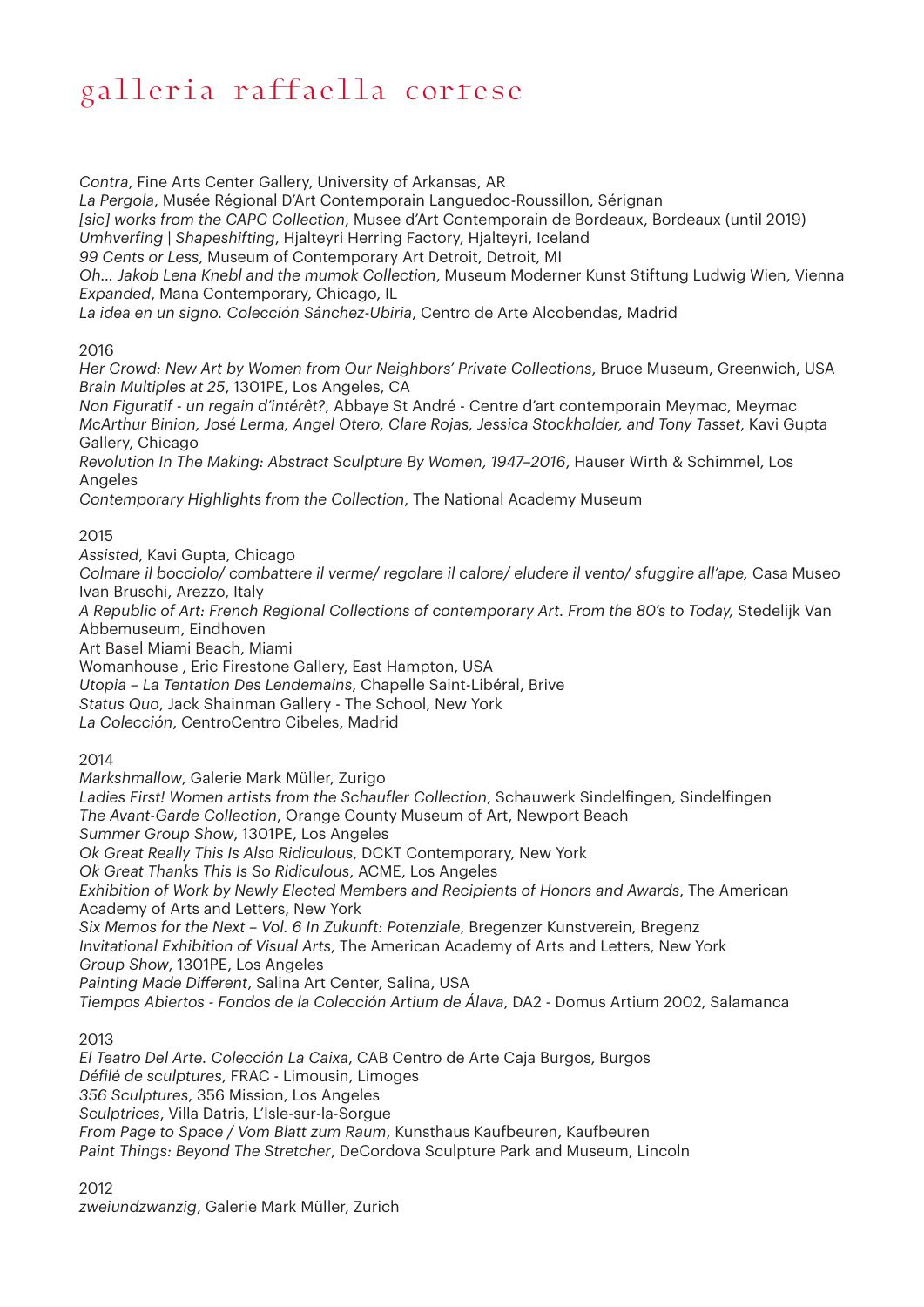*Greetings From Los Angeles*, Starkwhite, Auckland

*Von A bis Z , Grafische Werke des 20. Jahrhunderts aus der Sammlung Mülstroh*, LVR - LandesMuseum Bonn, Bonn

*Visionäre Sammlung Vol. 18: Das Haus Des Künstlers*, Haus Konstruktiv, Stiftung für konstruktive und konkrete Kunst, Zurich

*Delinear*, Barbara Edwards Contemporary Inc., Toronto,

*Hors les murs*, Galerie Nathalie Obadia - Bruxelles, Brussels

Senior & Shopmaker Gallery, New York City

2011

*Not about Paint*, Steven Zevitas Gallery, Boston *Schnitte im Raum: Skulpturale Collagen*, Museum Morsbroich, Leverkuse *Towards the Third Dimension*, David Floria Gallery, Aspen Group Exhibition, Mitchell-Innes & Nash - West Street, New York *Good Stuff A Group Exhibition*, Devin Borden Hiram Butler Gallery, Houston *Bon À Tirer*, Barbara Edwards Contemporary Inc., Toronto Colección de Pintura Contemporánea Internacional - Fundación Pedro Barrié de la Maza, A Coruña , A Coruña *New Prints 2011/Autumn*, International Print Center New York, New York *Paper Art: Selections from Dieu Donne Papermill*, Amy Simon Fine Art, Westport *Anti/Form* - Skulpturen aus der Sammlung des MUMOK, Kunsthaus Graz, Graz *Rising with a Sun*, Kunstmuseum Liechtenstein, Vaduz *Visionäre Sammlung Vol. 15: Minimal – Maximal,* Haus Konstruktiv, Stiftung für konstruktive und konkrete Kunst, Zurich *Circa 1986*, HVCCA - Hudson Valley Center for Contemporary Art, Peekskill, NY

*Sculpture is three-dimensional artwork created by shaping or combining hard materials...,* Johann König, Berlin

*New Work*, Robischon Gallery, Denver

2010

*Friends in High Places*, Christopher Henry Gallery, New York

*España/América La Abstracción redefinida*, Galleria Max Estrella, Madrid

*Abstraction*, Barbara Edwards Contemporary Inc., Toronto

*Self-Fulfilling Prophecies*, Leo Koenig Inc., New York City

*FINE LINE,* Georg Kargl Fine Arts & Georg Kargl Box, Vienna

*Personal Structures: Time – Space – Existence*, Georg Kargl Fine Arts & Georg Kargl Box, Vienna *40*, Texas Gallery, Houston

*Hecate´s Lab*, Senior & Shopmaker Gallery, New York

*The Facebook Show*, Museum of New Art - MONA, Pontiac

*Painting, Process and Expansion*, Museum Moderner Kunst Stiftung Ludwig - MUMOK, Vienna

*The Jewel Thief*, The Frances Young Tang Teaching Museum and Art Gallery at Skidmore College, Saratoga Springs

*en construcción 3*, Fundación Pedro Barrié de la Maza - Vigo

2009

*1301PE*, Los Angeles, Mind The Step

*Living With*, Galleria Raffaella Cortese, Milan

*N´importe quoi*, Musée d'Art Contemporain Lyon, Lyon

Oda a las cosas, Galería Arnés + Röpke, Madrid

*STRUCTURES - SPACE*, New Museum of Contemporary Art, New York City

*Antes de ayer y pasado mañana; o lo que puede ser pintura hoy*, MACUF Museo de Arte Contemporáneo Union Fenosa, A Coruña

*FLOWER POWER*, Craa Centro di ricerca arte attuale Villa Giulia, Verbania

*Transitions - Painting at the (other) end of art - La pittura alla fine dell'arte*, Collezione Maramotti, Reggio Emilia

La pintura y sus alrededores. En torno a la Galería Nächst St. Stephan de Viena, Palacio de Sástago,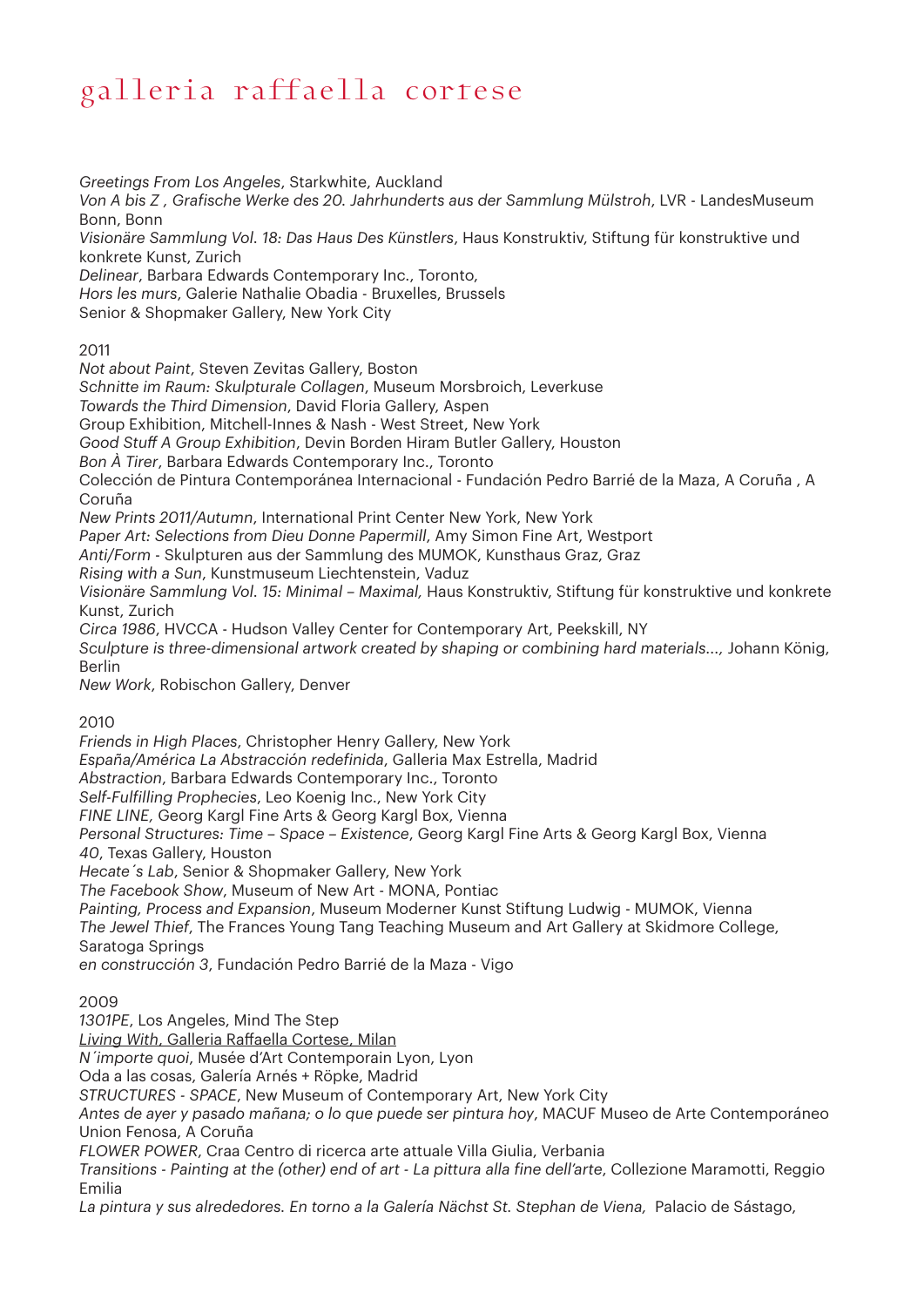Zaragoza

*David Gilbert, Ian Pedigo, Jessica Stockholder*, Klaus von Nichtssagend Gallery, New York City *Embrace!*, Denver Art Museum, Denver

## 2008

*Color in 3D*, Westport Art Center, Westport *Paragons: New Abstraction from the Albright-Knox* Gallery, Doris McCarthy Gallery, Toronto *Great Women Artists: Feminist Art From The Permanent Collection*, Neuberger Museum of Art, Purchase, NY *Rita McBride, Cornelia Parker, Eva Rothschild, Jessica Stockholder*, Galería Carreras Múgica (former Colón XVI), Bilbao Mattress Factory Art Auction, The Mattress Factory, Pittsburg *Trahison*, CAPC, Musée d'art contemporain, Bordeaux

*Invisible Rays*: The Surrealism Legacy, The Rose Art Museum, Waltham *Group Show*, Galerie Nathalie Obadia, Brussels *Arbeiten mit der Sammlung Rolf Ricke*, Villa Merkel, Galerien der Stadt Esslingen, Esslingen *Interior*, Hales Gallery, London *Construction*, 1301PE, Los Angeles *Sculpture*, Texas Gallery, Houston *3D*, oeuvres de la collection du FRAC Limousi, Espace culturel François Mitterrand, Perigueux

### 2007

*Kunstmuseum Liechtenstein, Lust for Life: The Ricke Collection*, Vaduz, Liechtenstein Like Color in Pictures, Aspen Art Museum, Aspen *Concrete Works,* Mitchell-Innes & Nash, New York *Connecticut Contemporary*, Wadsworth Atheneum Museum of Art, Hartford *Paragons: New Abstraction,* Albright-Knox Gallery, Buffalo *Overdrive*, Barbara Davis Gallery, Houston *Like color in pictures*, Aspen Art Museum, Aspen *Led Almost by My Tie*, BravinLee programs, New York

2006

*Women's Work*, Greenberg van Doren Gallery, New York *Recent Works from the Mill*, The Gallery at Dieu Donné Papermill, New York *New Paper Works*, The Gallery at Dieu Donné Papermill, New York *Unique*, Mitchell-Innes & Nash, Madison Av., New York *Material Abuse*, Caren Golden Fine Art, New York *Mega Vott*, Hafnarborg, Hafnarfjörður *Paint*, Vancouver Art Gallery, Vancouver *Simone Shubuck/Aaron Spangler/Jessica Stockholder*, Susan Inglett Gallery, New York *Jessica Stockholder - Jedediah Caesar - Markus Amm - Garth Weiser*, Galerie Nathalie Obadia, Paris

## 2005

*Lotissement de cimaises*, Villa Arson, Nice *Bock mit Inhalt*, Summer Exhibition 2005, Stedelijk Museum Amsterdam, Amsterdam *Spatiale malerei*, Galleria Marabini, Bologna *Polly Apfelbaum / Katharina Grosse / Karin Sander / Jessica Stockholder*, Galerie nächst St. Stephan, Rosemarie Schwarzwälder, Vienna *New Prints 2005/Spring*, International Print Center New York, New York *katharina grosse / jessica stockholder / christine streuli - aufgedeckt,* Galerie Mark Müller, Zurich *Sweet Temptations*, Kunstmuseum St.Gallen, St. Gallen especial - Galerie Schmidt Maczollek, Cologne

## 2004

*Peintures Migrantes*, Ecole Superieure des Beaux-Arts du Mans, Le Mans *Stadtlicht - Lichtkunst / Illuminated Cities, Illuminated Art*, Lehmbruck Museum, Duisburg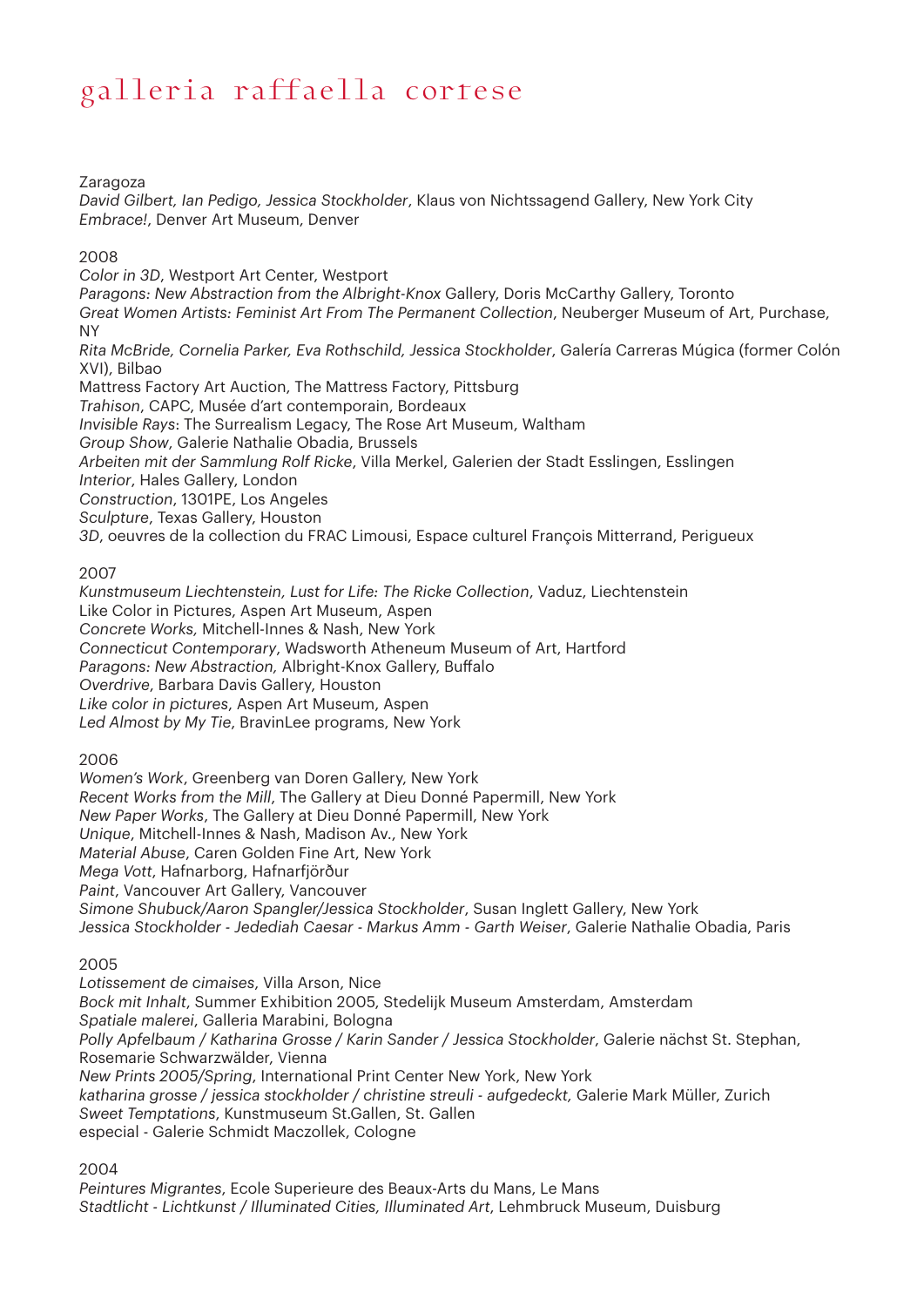*Trespassing*, Houses X Artists, Palm Springs Art Museum, Palm Springs *transformer,* Kunstverein Ludwigsburg, Ludwigsburg *Collage*, Bloomberg Space, London *Kunst Stoff,* Galerie nächst St. Stephan, Rosemarie Schwarzwälder, Vienna

## 2003

*Under Pressure: Prints from Two Palms Press*, The Cooper Union School of Art, New York *Women Artists from the Permanent Collection*, Weatherspoon Art Museum, Greensboro *Group Show*, G Fine Art, Washington, DC

*Perforations*, McKenzie Fine Art, New York

*Trespassing*, Houses X Artists, University of South Florida Contemporary Art Museum, Tampa *Group Show, Painting on Sculpture*, Tanya Bonakdar Gallery, New York

## 2002

*Beyond the Pale: Material Possibilities,* Neuberger Museum of Art, Purchase *Unexpected selection from the Martin Z.Margulies collection*, MAM, Miami Art Museum, Miami; Frost Art Museum, Miami *Plotting: An Exhibition Of Studies*, Carrie Secrist Gallery, Chicago *Pictures, Patents, Monkeys and More… On Collecting*, ICA - Institute of Contemporary Art - University of Pennsylvania, Philadelphia

*Einfach Kunst - Sammlung Rolf Ricke, Neues Museum*, Staatliches Museum für Kunst und Design in Nürnberg, Nuremberg

*Farbe*!, Häusler Contemporary, Munich

*Painting Matter*, James Cohan Gallery, New York

The Synthetic Century, Collage from Cubism to Postmodernism, Yale University Art Gallery, New Haven *Collectors´ Favorites, Sammeln in Wien Teil 1,* Galerie nächst St. Stephan, Rosemarie Schwarzwälder, Vienna

2001

*Camera Works,* Marianne Boesky Gallery, New York *American Art from Sammlung Goetz*, Rudolfinum, Prague *Objective Color*, Yale University Art Gallery, New Haven *On Collecting: Pictures, Patents, Monkeys and More… Western Gallery,* Western Washington University, Bellingham *Content is a Glimpse*, Timothy Taylor Gallery, London *Before They Became Who They Are*, Kravets / Wehby Gallery, New York

## 2000

Gebaude: Donald Judd, Gerhard Merz, Jessica Stockholder (with OpenOffice), Heimer & Döring Kunstberatung, Berlin

*Skulptur 2000*, Kunsthalle Wilhelmshaven, Wilhelmshaven

*Spilled Edge/Soft Corner,* Blackwood Gallery, University of Toronto at Mississauga, Erindale College, Mississauga, Canada

*Spilled Edge Soft Corners*, Blackwood Gallery at the University of Toronto , Mississauga *Jessica Stockholder / Mary Heilmann*, Kunstmuseum St.Gallen, St. Gallen

*Chromaform: Color in Contemporary Sculpture*, Mount Holyoke College Art Museum, South Hadley *Collección MMKSLW: Viena, de Warhol a Cabrita Reis*, CGAC - Centro Galego de Arte Contemporánea, Santiago de Compostela

*Body of Painting, Günter Umberg mit Bildern aus Kölner Sammlungen*, Museum Ludwig, Cologne *Dinge in der Kunst des XX. Jahrhundert*, Haus der Kunst München, Munich

*Pictures at an Exhibition*, Galerie nächst St. Stephan, Rosemarie Schwarzwälder, Vienna

## 1999

*Art After Lou Nevelson* , Educational Alliance Gallery, New York *Think Twice: International Sculpture Show* , Galeria OMR, Mexico City *Wien, Austria; ...und wandelt mit bedächtiger Schnelle*, Galerie Nächst St. Stephan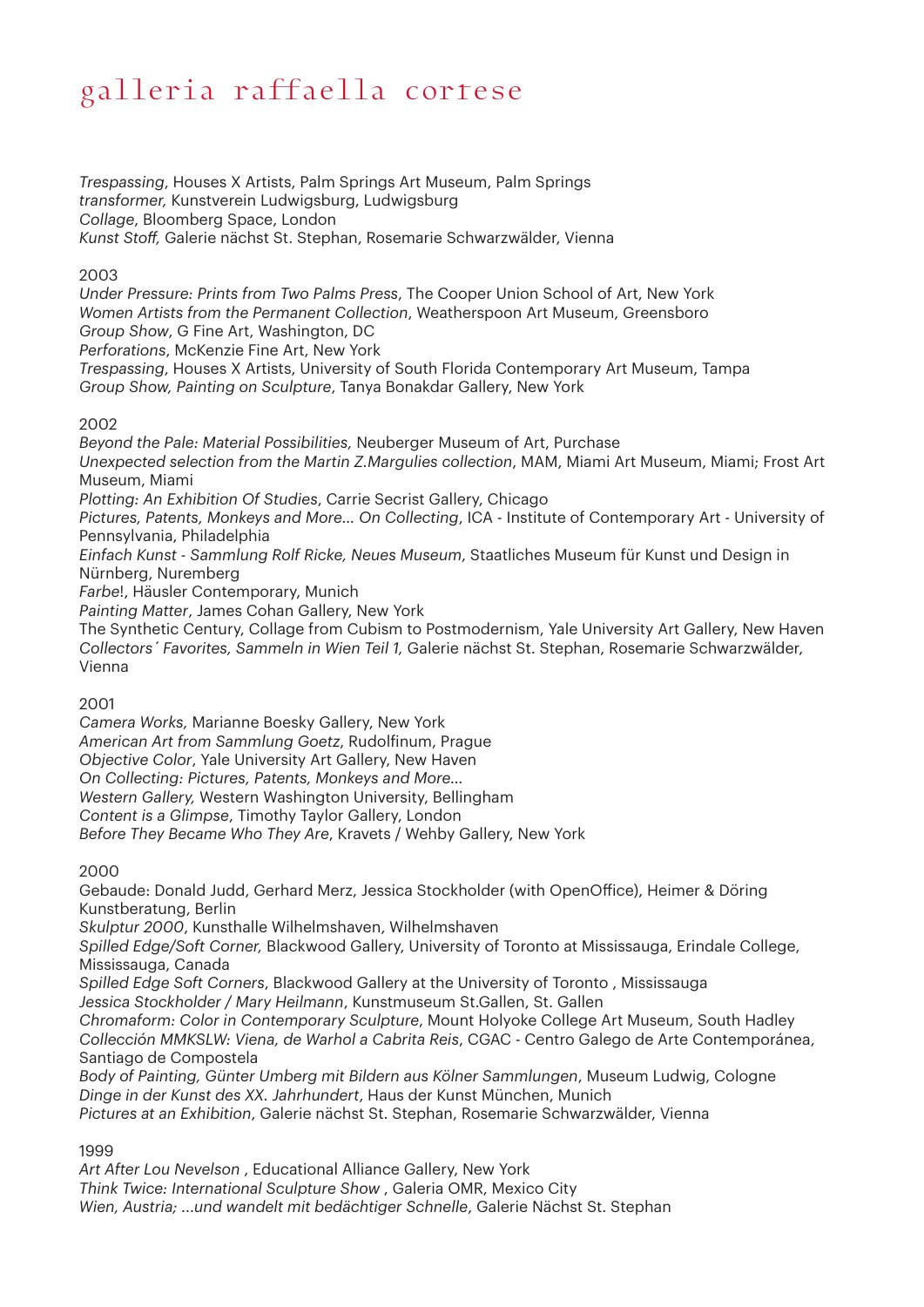*Eine Ausstellung des Kölner*, Kasseler Kunstverein, Kassel *Carved, Modeled, Assembled, Welded, Drawn*, Albright-Knox Art Gallery, Buffalo *La casa, il corpo, il cuore. Konstruktion der Identitäten*, Museum Moderner Kunst Stiftung Ludwig, MUMOK, Vienna

## 1998

*Coming Off the Wall,* Susquehanna Art Museum, Harrisburg I *Love New York: Crossover der aktuellen Kunst*, Museum Ludwig Köln, Köln *Auf der Spur: Kunst der 90er Jahre im Spiegel,* Kunsthalle Zürich, Zürich The Rotunda Gallery, Brooklyn, NY University of Texas at San Antonio Art Gallery, San Antonio University Art Gallery, New Mexico State University, Las Cruce; Santa Barbara Contemporary Arts Forum, Santa Barbara *Chromaform: Color in*, curated by Frances Colpitt *Painting Language*, L A Louver Gallery, Los Angeles *Review*, Galerie Georg Kargl, Vienna *Humble County*, D'Amelio Terras Gallery, New York *Exploiting the Abstract*, Feigen Contemporary, New York *Pop / Abstraction, curated by Sid Sachs,* Museum of American Art of the Pennsylvania Academy of the Fine Arts, Philadelphia

#### 1997

*The Prophecy of Pop, curated by John Good,* Contemporary Arts Center, New Orleans *Heart, Mind, Body, Soul: American Art in the 1990s,* The Whitney Museum of American Art New York *Onomatopeia*, Studio La Città, Verona *Colorflex*, curated by Raphael Rubinstein, Apex Art, New York

1996

*L'Ossessione Del Segno,* Studio La Città, Verona *Millennium Eve Dress*, curated by Janet Kardon The Fabric Workshop and Museum,Philadelphia, *Luminous Bodies*, curated by Dara Meyers-Kingsley, Rotunda Gallery, Brooklyn *Painting Outside Painting:* 44th Biennial Exhibition of Contemporary American Painting curated by Terrie Sultan The Corcoran Gallery of Art, Washington *Una Nuova Tradizione Americana,* Galerie Oddi Baglioni, Rome Contemporary Art Museum, University of South Florida, Tampa Wolfson Galleries, Miami-Dade Community College, Miami

1995

*Color in Space: Pictorialism in Contemporary Sculpture*, David Winton Bell Gallery, Providence

#### 1994

*Ethereal Materialism*, Apexart, New York *Symphonie en Sous-So*l, Galerie Xippas France, Paris *Country Sculpture*, Le Consortium, Dijon

1993

*Works on Paper*, Jack Hanley Gallery, San Francisco, San Francisco *AS LONG AS IT LASTS*, Witte de With Center for Contemporary Art, Rotterdam

## **INSTALLATIONS AND COMMISSIONED WORKS**

 $2016$ *Color Jam Houston*, presented by Kavi Gupta, TX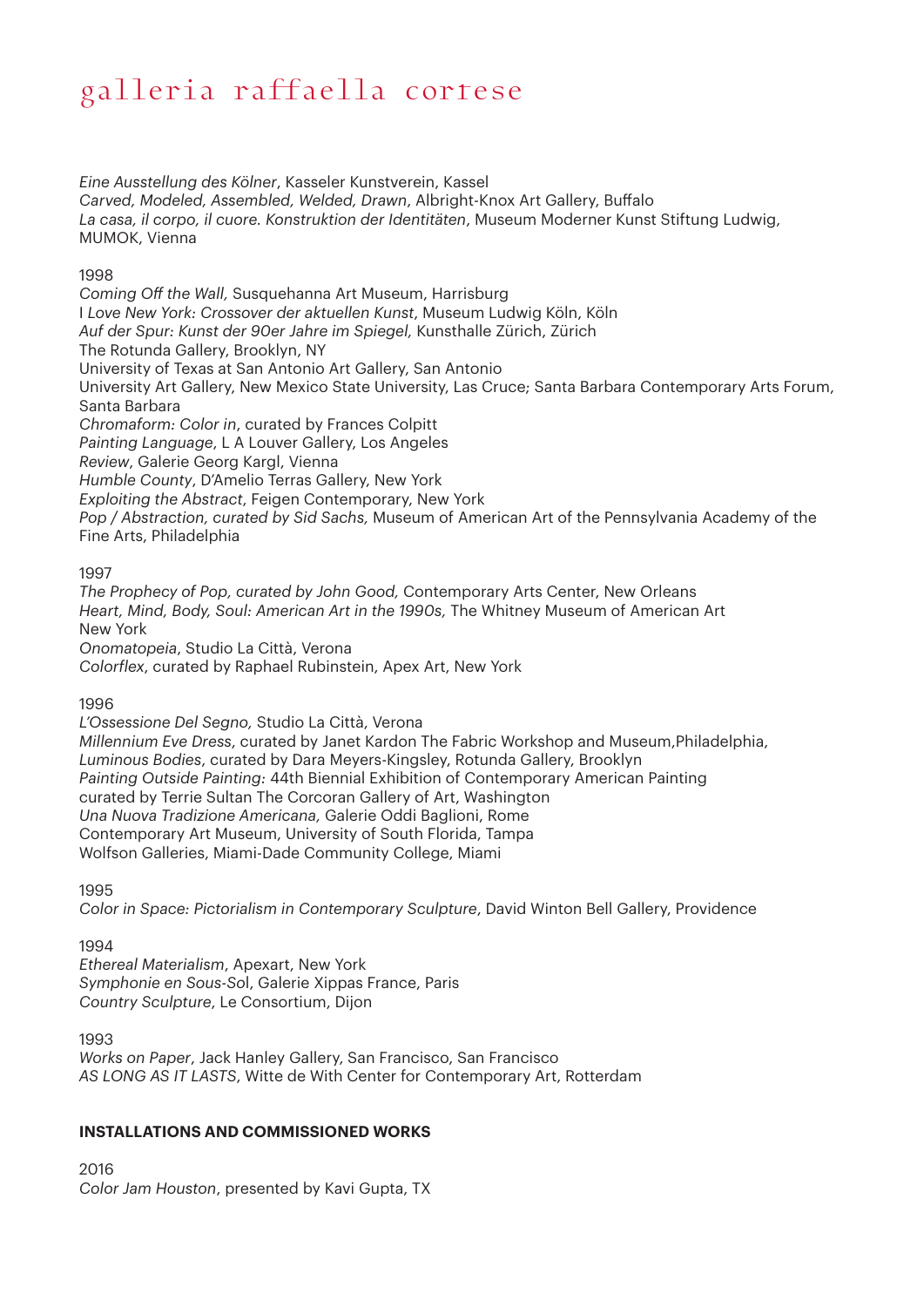### $2015$

*Roses Inclination,* Smart Museum of Art, University of Chicago, Chicago, IL

### 2014

*Angled Tangle,* Art Basel Miami Beach Public 2014, Miami *Once Upon a Time,* EXPO Chicago, Navy Pier, Chicago, IL *Like Water If Pond As Lily,* UCSF Medicai Center, Mission Bay, San Francisco, CA

### 2013

*Projects Los Altos,* SF MOMA, Los Altos, CA *Butterjly Legs,* commissioned by L'association Calandreta Costa Pravada, Les Abattoirs, Toulouse, France

### 2012

*Color Jam,* Chicago Loop Alliance, Chicago, IL

### 2009

*Flooded Chambers Maid,* Madison Square Park, New York

#### 2005

*Lumps Bumps and Windy Figures,* commissioned by primary school pupils from Longjumeau, Institut des Hautes Études Scienrifiques, Burs Sur Yvette, France

#### 2002

*Sign Waving Blush,* Winterthur Insurance and Winterthur Life, 11 Unterstrasse, St-Gallen, Switzerland Shindler House, Los Angeles

#### 1999

Openluchtmuseum voor beeldhouwkunst Middelheim, Antwerpen, Belgium *Les Champs de la Sculpture 2000,* outdoor public installation: *Hyphen Grapes in Comma the Road,* 1999, Les Champs-Elysés, Paris, France

#### 1998

*Houses x Artists*, OpenOffice, Brooklyn, NY; architectural collaboration and group exhibit organized by M.A.K.

1994 *Shoes and No Shoes?*, Belgium

#### 1985

Beinecke Plaza, Yale University, New Haven, CT Yale University, New Haven, CT *Selections from the Artists File*; installation: *The Lion the Witchand the Wardrobe*, Artists Space, New York, NY

1983

Vancouver, Canada; residential installation: *Installation in myfather 's back yard* 

1982

*Vilio Celli, Laurie Metters, Jessica Stockholder*, Open Space Gallery, Victoria, BC, Canada

## **CURATED EXHIBITIONS**

2015 *Assisted*, Kavi Gupta Gallery, Chicago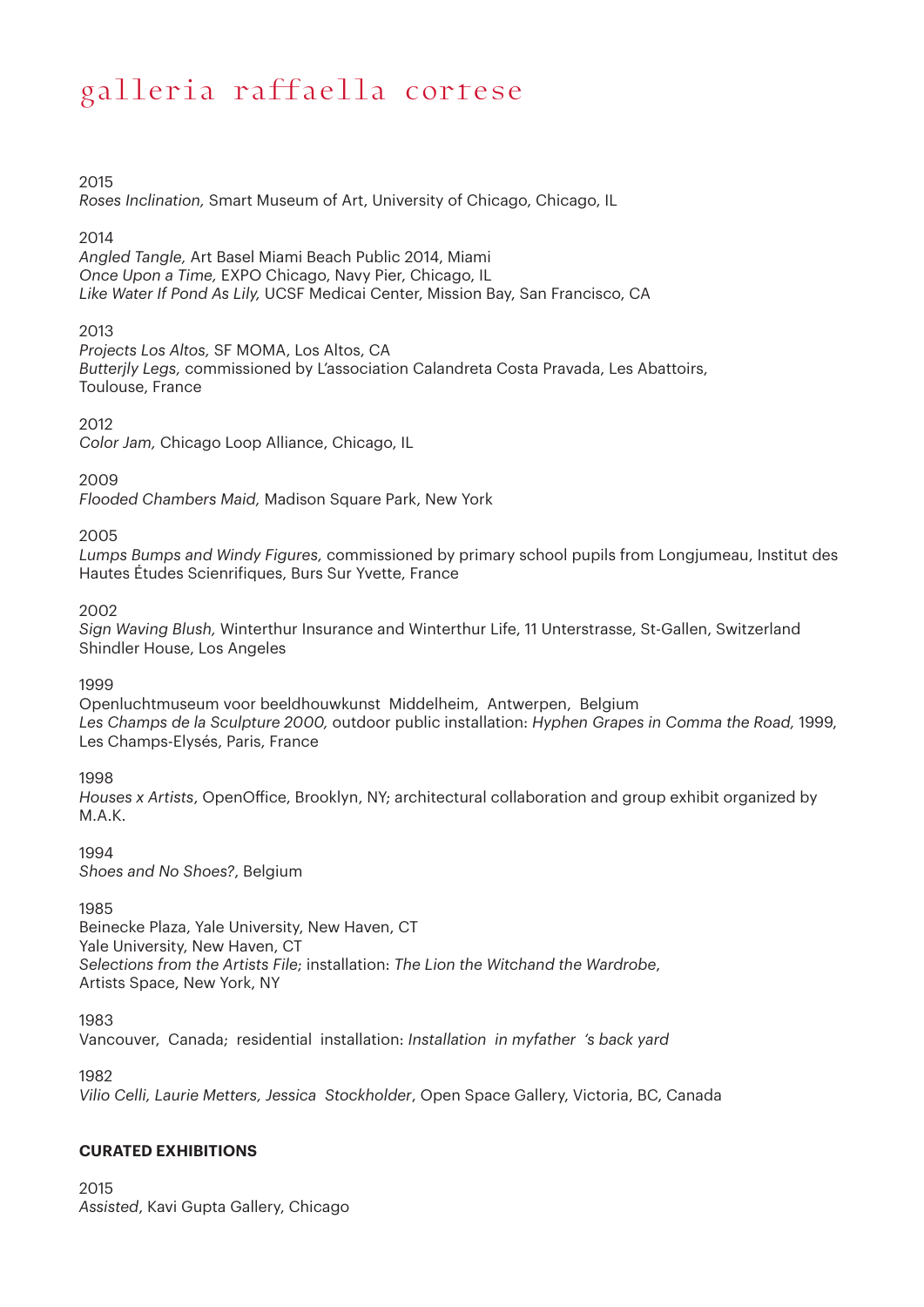2010

*The Jewel Thief*, Frances Young Tang Teaching Museum and Art Gallery at Skidmore College, Saratoga Springs, NY, co-curated with Ian Berry

### **TEACHING AND RESIDENCIES**

2018

Wissenschaftskolleg, Berlin, Germany, resident artist

2011-present

University of Chicago, Illinois; Chair, Department of VisualArts

1999-2011

Yale University, New Haven, CT; Director of Graduate Studies in Sculpture

1993

Skowhegan School, Skowhegan, NY; resident artist, Mildred C. Brinn Endowed Chair 1997

Calder Studio, France

1995

New York University, New York, NY School of Visual Arts, New York, NY; faculty member M. F. A. fine arts program

1994

School of Visual Arts, New York, NY; senior year painting and sculpture Bard College, Annandale-on-Hudson, NY; multidisciplinary graduate program

1993-4

New York University, New York, NY; foundation sculpture course

1993

New York University, New York, NY; graduate sculpture course Bard College, Annandale-on-Hudson, NY; multidisciplinary graduate

1992

New York University, New York, NY; graduate sculpture course School of Visual Arts, New York, NY; second year sculpture course New York University, New York, NY; foundation sculpture course

1990

The University of British Columbia, Vancouver, B.C., Canada; "Color and Painting," continuing education course

1985

Yale University, New Haven, CT; teaching assistant for beginning sculpture Yale University, New Haven, CT; teaching assistant for intermediate and advanced sculpture

#### **LECTURES AND VISITING ARTISTS POSITIONS**

2003 Dia:Chelsea, New York, NY; "Jessica Stockholder on Jorge Pardo"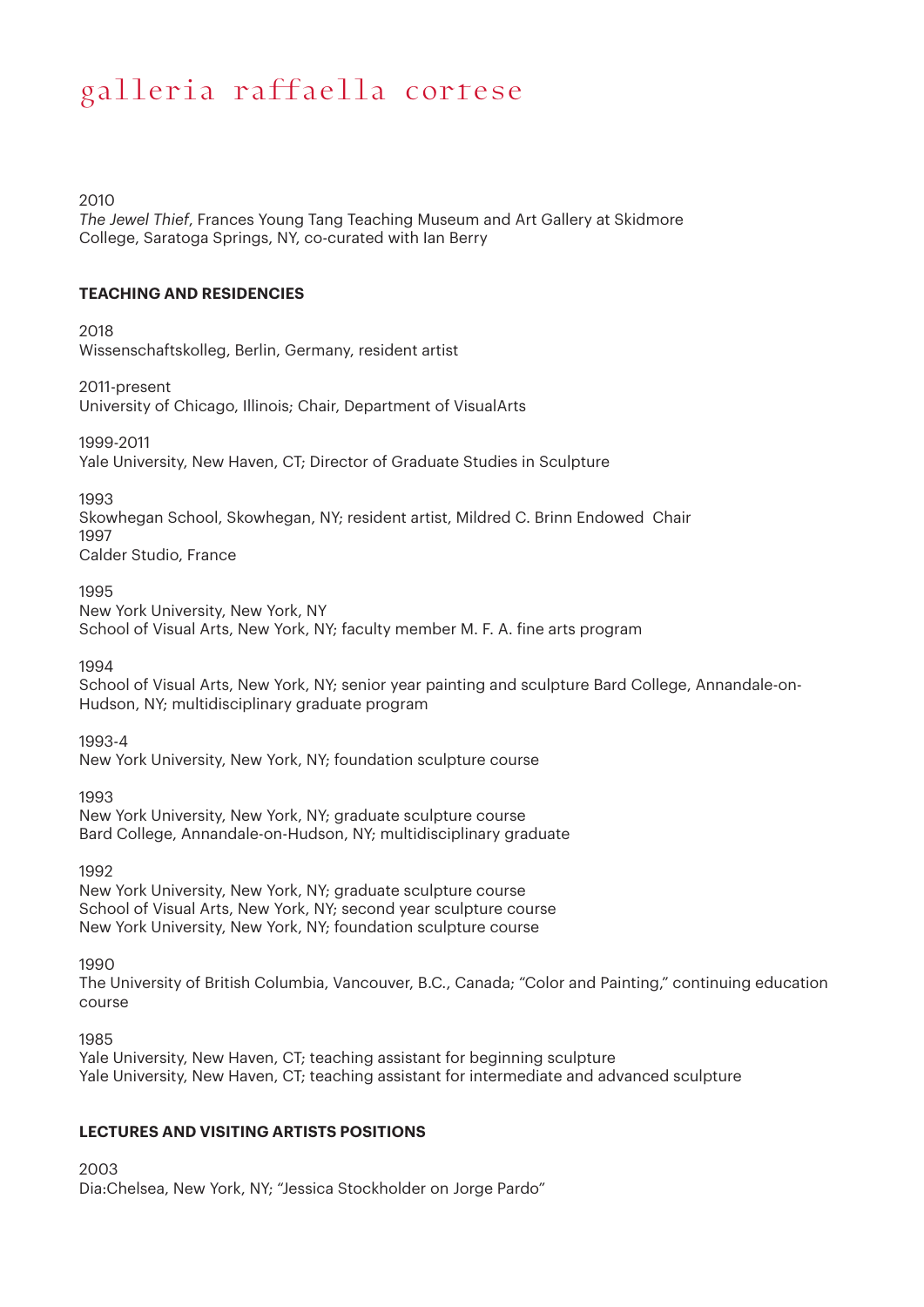#### 1998

The Museum of Modem Art, New York, NY; "Jackson Pollock" Whitney Museum of American Art, New York, NY; "Mark Rothko" Vancouver presentations

## 1997

Atelier Calder, Tours, France; resident artist Southern Illinois University at Carbondale, Carbondale, IL; visiting artist in "Another's Beauty" series, lecture, studio visits The University of New Mexico, Albuquerque, NM; visiting artist School of the Art Institute of Chicago, Chicago, IL; visiting artist, lecture, studio visits Brown University, Providence, RI; panel discussion: "Color in Space: Pictorialism in Contemporary Sculpture" (with Oliver Herring, George Hoffman and Diana Johnson) University of California Los Angeles, Los Angeles, CA; visiting artist Rhode Island School of Design, Providence, RI; lecture Hunter College, New York, NY; panel discussion: "The Position of Painting Today: Mary Heilmann, Jessica Stockholder, Terry Winters" Vancouver Art Gallery, Vancouver, Vancouver, BC, Canada; lecture University of Victoria, Victoria, BC, Canada; studio visits University of Texas, Austin, TX; lecture, studio visits Fundacion "la Caixa'', Barcelona, Spain; lecture Facultat de Belles Arts, Univ. de Barcelona, Barcelona, Spain; conference

## 1994

Tyler School of Art, Philadelphia, PA; lecture, studio visits Cranbrook Academy of Art, Bloomfield Hills, Ml; lecture, studio visits Carnegie Mellon University, Pittsburgh, PA; lecture, studio visits Columbia University, New York, NY; slide lecture

#### 1993

CalArts, Valencia, CA; lecture, studio visits Bennington College, Bennington, VT; lecture, studio visits De Ateliers, Amsterdam, The Netherlands; two days studio teaching

1992

Rhode Island School of Design, Providence, Rl; lecture, studio visits Hunter College, New York, NY; lecture University of British Columbia, Vancouver, B.C., Canada; slide lecture

1991

Parsons School of Design, New York, NY; visiting critique panelist for first year architecture class Tyler School of Art; Philadelphia, PA; lecture, studio visits Yale University, New Haven, CT; lecture, studio visits School of Visual Arcs, New York, NY; slide lecture

#### 1990

State University of New York, Purchase, NY; lecture, studio visits Whitney Museum, New York, NY; education program lecture 1988 Brock University, Toronto, Ontario, Canada; visiting artist

## **COLLECTIONS**

Addison Gallery of American Art, Phillips Academy, Andover, USA Musée Picasso d'Antibes, Antibes, France Museum of Fine Arts, Boston, USA